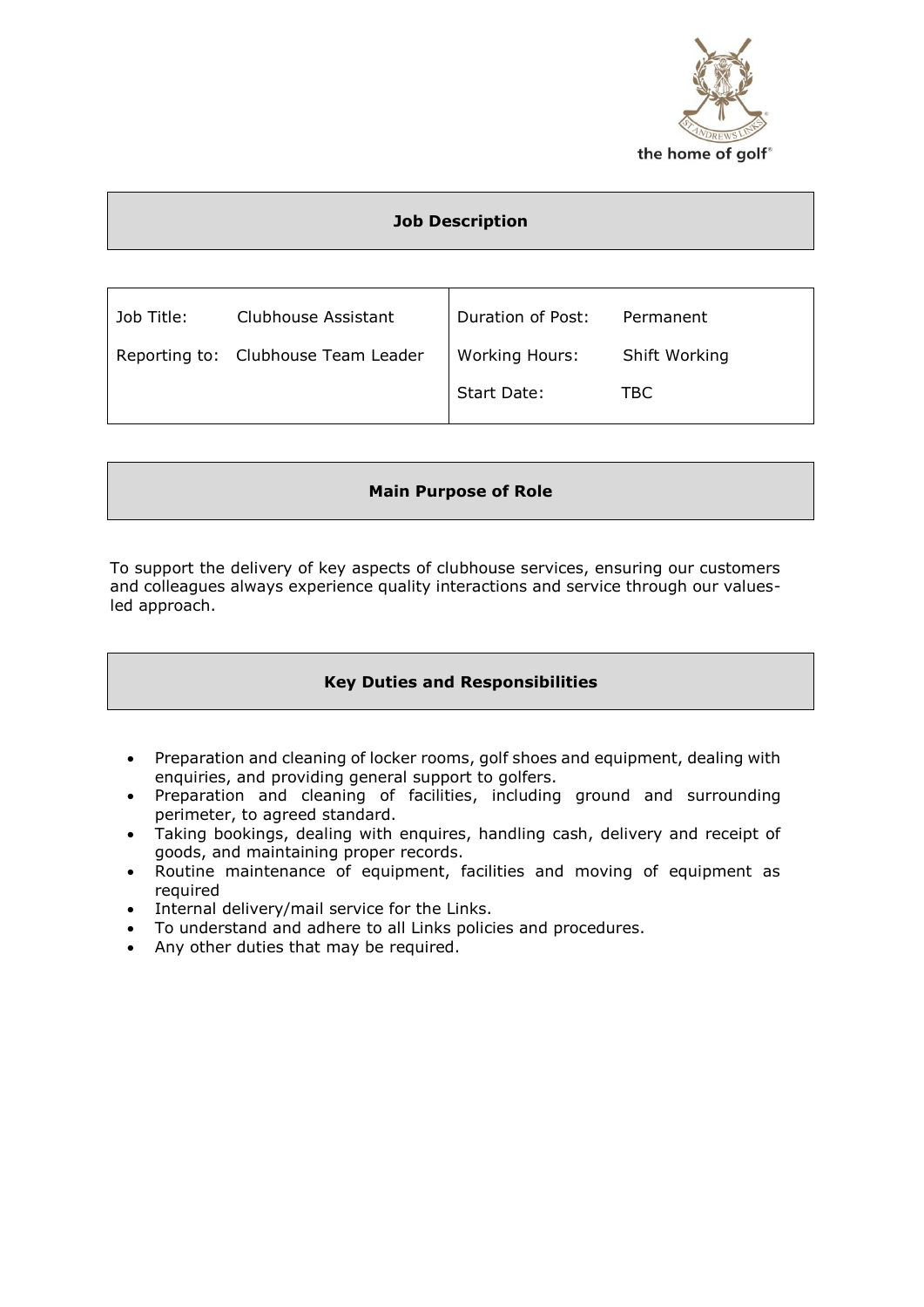

## **Person Specification**

This section details the attributes e.g. skills, knowledge/qualifications and competencies which are required in order to undertake the full remit of this post.

| <b>Attributes</b>               | <b>Essential</b>                                                                                                                                                  | <b>Desirable</b>                                                                                          | <b>Means of</b><br><b>Assessment</b> |
|---------------------------------|-------------------------------------------------------------------------------------------------------------------------------------------------------------------|-----------------------------------------------------------------------------------------------------------|--------------------------------------|
| Education &<br>Qualifications   | Good basic education                                                                                                                                              |                                                                                                           | CV and interview                     |
| Experience &<br>Knowledge       | Ability to use<br>Microsoft Packages                                                                                                                              | Maintenance and<br>Cleaning<br>experience<br>Accurate and<br>Efficient<br>Cash Handling<br>Administrative |                                      |
|                                 |                                                                                                                                                                   | skills                                                                                                    |                                      |
| Competencies &<br><b>Skills</b> | Effective<br>communication skills<br>Ability to work on<br>own or within a team<br><b>Customer Service</b><br><b>Attention to Detail</b><br>Reliable and flexible |                                                                                                           | CV, interview and<br>references      |
| Other<br>Attributes/Abilities   | Customer focused<br>Self-Motivated<br>Positive, can do<br>attitude                                                                                                |                                                                                                           | Interview                            |

**Essential Criteria** - requirements without which a candidate would not be able to undertake the full remit of the role. Applicants who have not clearly demonstrated in their application that they possess the essential requirements will normally be rejected at the short listing stage.

**Desirable Criteria** - requirements which would be useful for the candidate to hold. When short listing, these criteria will be considered when more than one applicant meets the essential requirements.